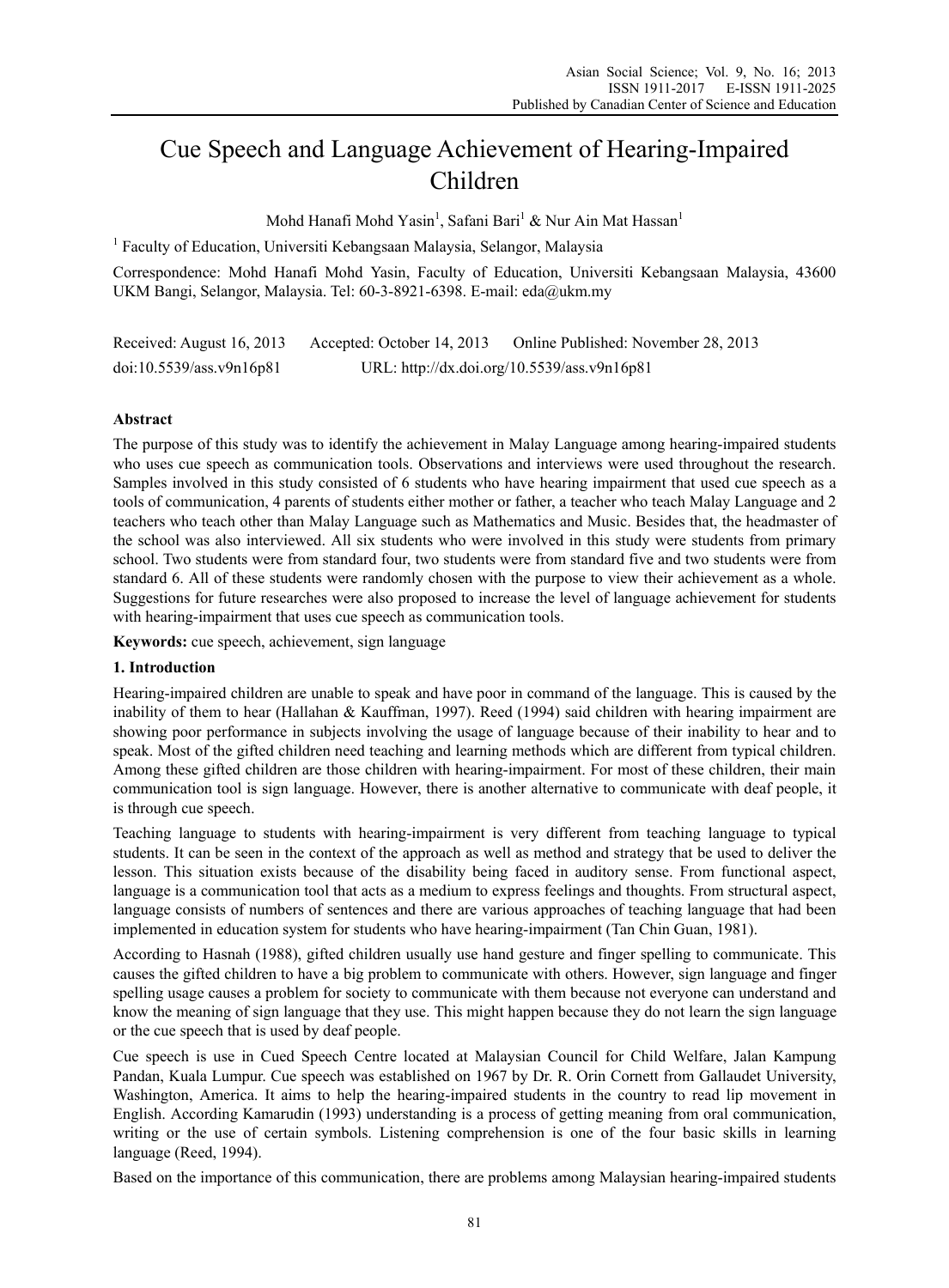in studying the same syllabus as the typical student. They need to sit for major examinations such as UPSR, PMR and SPM. However, they are often left behind, especially in terms of learning because of deafness. Heward and Orlansky (1992) noted that many researchers have found that hearing-impaired students' academic achievements are poorer than the typical student. This situation caused deaf students to face learning difficulties and difficulties in understanding the meaning of a word.

## **2. Objectives of the Study**

1) To look at the language achievement of hearing-impaired students who use cue speech.

- 2) To see the level of confidence and language ability of hearing-impaired students who use cue speech.
- 3) To identify the factors that influence the socialization of hearing-impaired students who use cue speech.

## **3. Operational Definition**

## *3.1 Cue Speech*

Cue speech is a hand movement's method that can distinguish sounds by looking at the movement of the lips. For example, the sound of the letters / p /, / b / and / m / which is a distinctive feature sounds like vocals and nasal sound. Hand will be moved close to the face of the speaker as a way to identify phoneme distinctive sounds. Communication using cue speech is only trained at the Cued Speech Centre in Kampung Pandan. It is a way for hearing-impaired students to communicate. It involves four hand positions to distinguish 11 English vowels and 8 forms of hand to distinguish 25 consonants with the addition of movements for some diphthongs. Vision of this organization is to ensure that every deaf student have an equal opportunities to achieve success in the development of mind, social, educational and career (Cued Speech Centre).

Its mission also is to help family members communicate with hearing-impaired children by using speech as well as mastering the ability to speak with hearing-impaired students at home and at school. It is also to identify hearing impairment as early as possible and continue with intervention program between departments to adopt an inclusive education system for hearing-impaired students at all levels of school. According Hasuria Che Omar (2009) cue speech is not a sign language as BIM and KTBM but is a method that uses speech reading aid containing a hand signal that indicating speech sounds being spoken.

#### **4. Literature Review**

#### *4.1 Related Theory*

Behaviourism theory or usually known as behaviour theory is a theory that focuses on aspects of behaviour that can be observed. We cannot see the reasoning, but we can make an observation to the behaviour that being showed. This theory was pioneered by Ivan Pavlov through classical conditioning theory and B.F. Skinner through operant conditioning theory. In this theory, teachers should analyze student behaviour and alter unwanted behaviour during lessons. Desired behaviour or the target behaviour can be obtained by applying positive reinforcement or negative reinforcement every time the behaviour shown.

Then, cognitive theory looking at the development of the brain from thinking aspect and can be seen through changes in behaviour and speech. This theory was introduced by Jean Piaget and according to her children's cognitive development occurs in an orderly and teachers need to understand the differences between students in terms of cognitive. There is a quick learner and slow learner students who have weak memory that caused them hard to remember what they had learnt.

Jean Piaget was a psychologist who has contributed a lot to the understanding of how children learn. From researches and observations, Piaget found that cognitive development of children are different and changing through four levels which are sensory motor (0-2 years), pre-operational (2-7 years), concrete operational (7-11 years) and formal operational (11 years to adulthood). However, age is not fixed as it is in accordance with the student's ability. By applying this Piaget concept, we can see it has relation with the concept of constructivism.

Constructivism is a theory about knowledge and learning attract, motivate and facilitate students' understanding. In addition, constructivism suggests to children for actively construct their knowledge based on existing knowledge they have. In constructivism approach, child-centred learning environment is important while the teacher acts as a facilitator. Children are also encouraged to give ideas and theories to solve problems. Learning based on culture that based on constructivism will bring different culture of learning from culture of learning that was occurred over the years.

In Humanistic theory, it's more concerned about the development of the individual as a whole. Basis of this model is the belief that every human being is inclined towards achieving self-esteem. Personal and social factors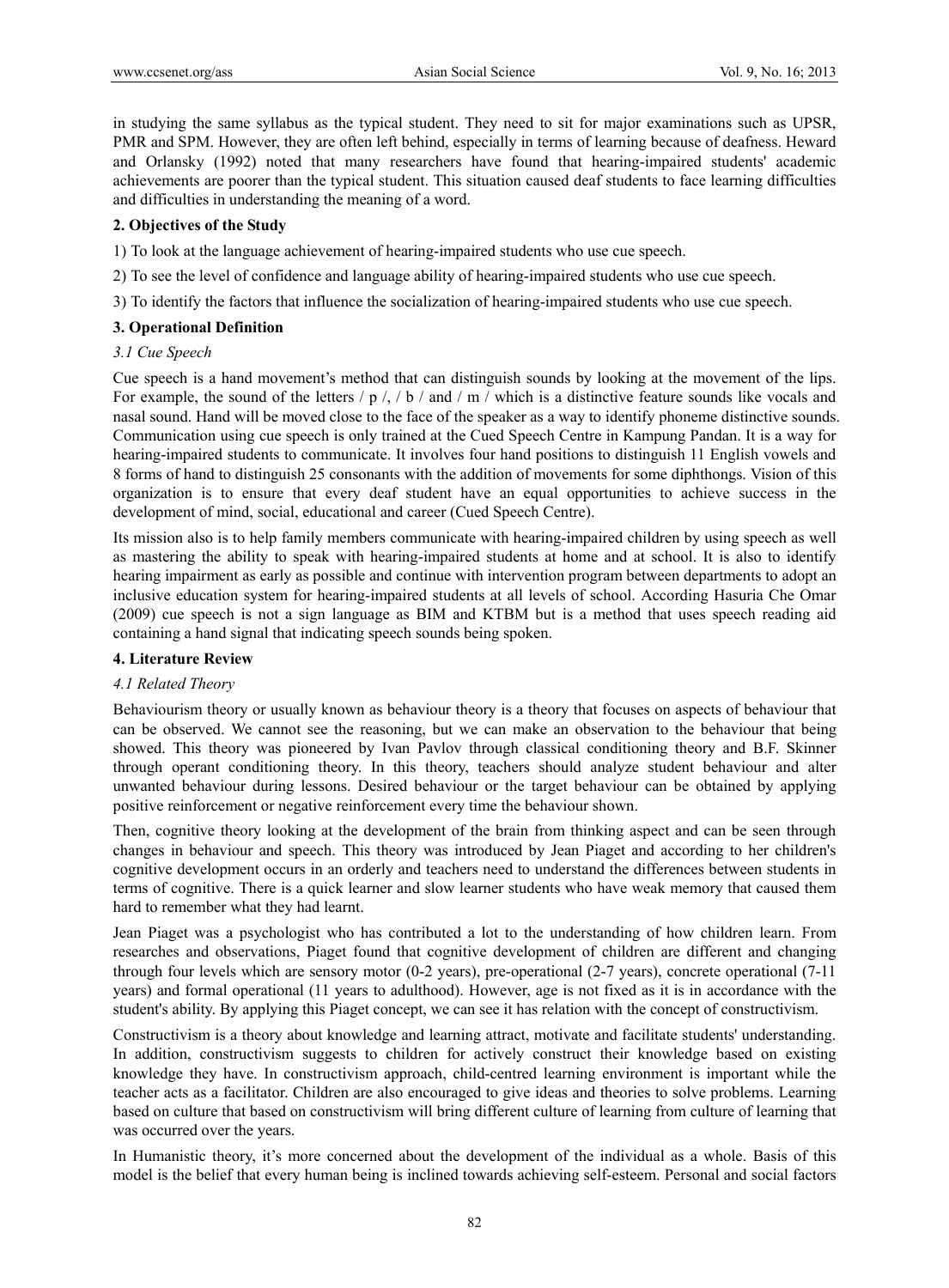are also important in determining the development of gifted children as a whole.

Learning theory is a combination of cognitive theory and social environment. This theory was introduced by Vygotsky to see the importance of the social environment on child development. Vygotsky said that children's development depends on the interaction of a child with the surrounding people. The environment actually became a delivery tool of cultures that help them build a view of the surrounding. This theory emphasizes that process of mental development such as memory, attention and reasoning involves learning that uses the findings of the community such as language, mathematics systems and so forth. Moreover, this theory also emphasizes on how a child's development occurs under the guidance of an experienced person in a particular area or field.

Vygotsky had introduced a number of concepts related to learning. Among them are Zone of Proximal Development and scaffolding. Vygotsky believed that development of a child would be better and grow due to the interaction with other people. Through this concept, he saw whether a child is able to do things without the help of an adult and whether the child is able to do something with the instructions given by an adult or collaboration with their peers. Thus it can be seen that the zone actually emphasizes social interaction that will facilitate the development of children.

He also introduced the concept of scaffolding. Scaffolding was associated with a zone of proximal development. Scaffolding can be viewed as a framework support. Raymond (2000) says scaffolding according Vygotsky means it is related to the role of teachers and others in supporting the development of students. The use of scaffolding is actually just for temporary. When a child showing better performance therefore scaffolding aid will be reduced until the child mastered learning without the assistance of others.

## **5. Methodology**

This study is a qualitative study that uses observation and interview method, the sample was randomly selected from cue speech centre population in Pandan village. It was conducted on 6 hearing-impaired students that use cue speech, 4 guardians either parent, a teacher of Malay Language and 2 teachers in subject other than the Malay Language which were Mathematics and Music Education. Then, the headmaster of the school was also interviewed.

## *5.1 Interview Protocol*

Interviews of students

1) What communication approaches that you use in school and at home?

2) How do you get guidance from family members, particularly your parents about learning in school?

3) How do you interact with peers or people around you?

4) Do you understand what is delivered in school? If not, what makes you not understand?

Interviews of teachers

1) What problems are you often encountered in teaching cue speech students?

- 2) What is your opinion about the approach used at this school is it good for your students?
- 3) In terms of socialization, how a student interacts with you and other students in the class?
- 4) What are your recommendations to improve achievement of students with hearing problems?

Interviews with parents

1) How do you communicate with your son at home and at school?

2) How do you see your son's social development, especially when interacting with the people around him?

3) How is your son proficiency when using cue speech?

## **6. Findings**

## *6.1 Hearing Speaking Student Achievement*

The finding of this study has focused on academic achievement, the ability to interact and curriculum achievement. Perceptions of Mathematics teacher on ability of academic education in aspects of students' understanding found that:

"... They're quickly forgot for example it always happen in paper 2 for mathematics calculation. Like today's they know how to solve it but it got quite long time to make them understand, in an hour it takes half hour to explain until they understand. Then they managed to do the exercise given, but tomorrow when I asked again,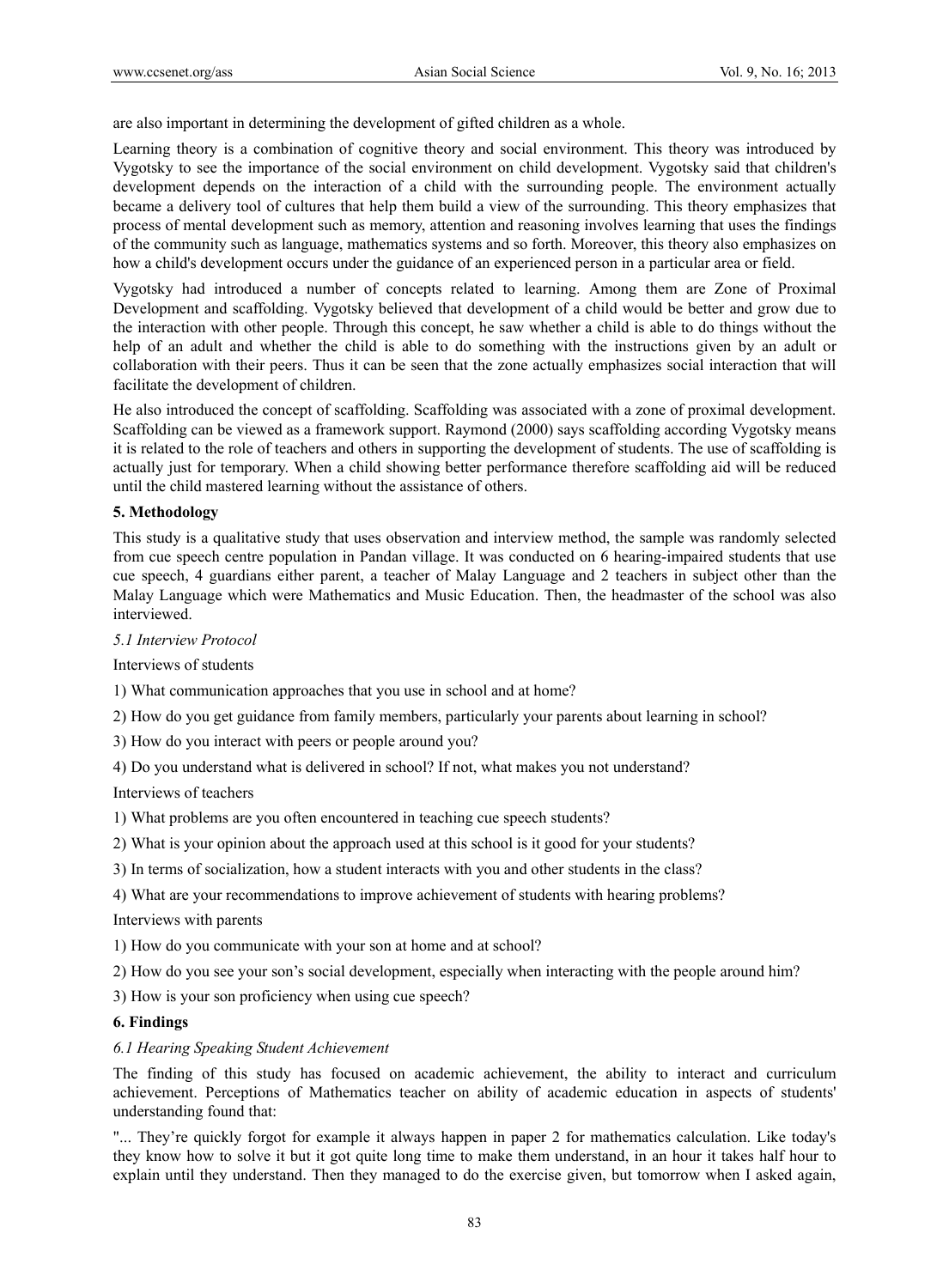they couldn't solve it, they forget again ".

However Malay Language teacher stating the hearing-impaired students of secondary schools' achievement who are using cue speech are much better from the achievement of deaf students who use the sign language. Similarly, the mathematics teacher also felt the use of cue speech is the best for students because it is easier for them to understand a lesson. This can be proved by his experience, "... I have joined the association of deaf children Kuala Lumpur using sign language. Their children are much more different from our children, and they easily feel inferior because our children are a step ahead but their children are still behind".

While the administrators' perception on cue speech students' achievement are as same as a typical student. "... If you see performance by subject, they have no problem mastering mathematics, Malay or English. But the real weakness is in writing or making sentences. "Weaknesses in making sentences clearly show that deaf students are lack of new verbs and language acquisition. However, he stated "I think if compared to the deaf students using sign language, I think they are quite a bit further ahead in terms of academic achievement. Not on par with a normal student, but I think they more forward than those who only use sign language ". In terms of students' performance in the UPSR, he said that so far, no students scored 5As but there are cue speech students who get A in a variety of subjects.

Achievement of speaking in perception context is, the first parent stated that previously her son been shunned because he cannot read and speak. However, the situation began to change when her son began to understand and can read now. The second parent explained that her son achievement is very good in Malay while in English her son may able to be a good listener but not a good speaker. The third parent also stated:

"... Indeed, he shows much improvement. Now I look him myself, before this not much. Now his grown up, he is clever. He already knew a lot of things. Sometimes don't need a cue, we talk like talking to normal people because he can understand it. But with a condition, he must wear hearing aid "(R3). The fourth parent also gave a positive response when told that his son had changed from year to year.

## *6.2 Level of Confidence and Speaking Ability*

Besides the academic aspect, student achievement in curriculum also found to be active. Cue students are active in Taekwondo, badminton, table tennis and running as well as computer clubs. The students at cue centre are encouraged to actively participate in competition and co-curricular activities. On every Wednesday, teachers will conduct fard ayn classes and the teachers are come from JAWI. "We encourage them to be active and confident". We have a prayer or spiritual contest that related to religion, storytelling competition, we are encouraged them to act in drama or do role play. We do not want them to feel inferior. We are often being invited to perform at the banquet feast for example in a program of joyfully Eid that held every year. These children will be invited to perform. According to school administrators:

 "... It's been two years we been invited by Maxis to sing Eid song, we also got an invitation from F&N". This statement clearly shows the cue speech students here are active in outdoor activities while also applied the proper religious education.

## *6.3 Factors Influencing the Socialization*

Observation findings seen in terms of students' ability to interact during the student's socialization with people around them using cue speech with friends and their teachers. Observation was made through student activities when they had singing performance on Excellent Students Ceremony's Day. Findings of this study showed that there are students who speak like a typical student. Students were seen are capable of interacting and socializing with their classmates. In fact, when observations are made, students work together in practicing singing performance other than working together to give information to researchers through interviews. Students also were seen listening to the instruction given by teacher for example teachers ask students to do performance. Students began singing when the teacher asked them to sing the song and abide by the instructions given by the teacher. Similarly, when the teacher asked the students to take wudhu'. Students were seen can interact with the teacher where there is two-way communication.

Socialization of respondents with their peers found that 4 out of 6 respondents have friends at home. Respondents who expressed through interviews that they have friends other than in school is respondent 1 from year 4, respondent 3 and 4 from year 5 and respondent 6 from year 6. There are respondents who could not find a friend in the house due to the position of the respondent house that away from others home because the house in the neighbourhood was built one by one and located far from another. According to the respondent 6, he has many friends because at home he always playing football in the evening.

Teachers of Malay Language stated that students communicate in a cue speech and they can find their own group.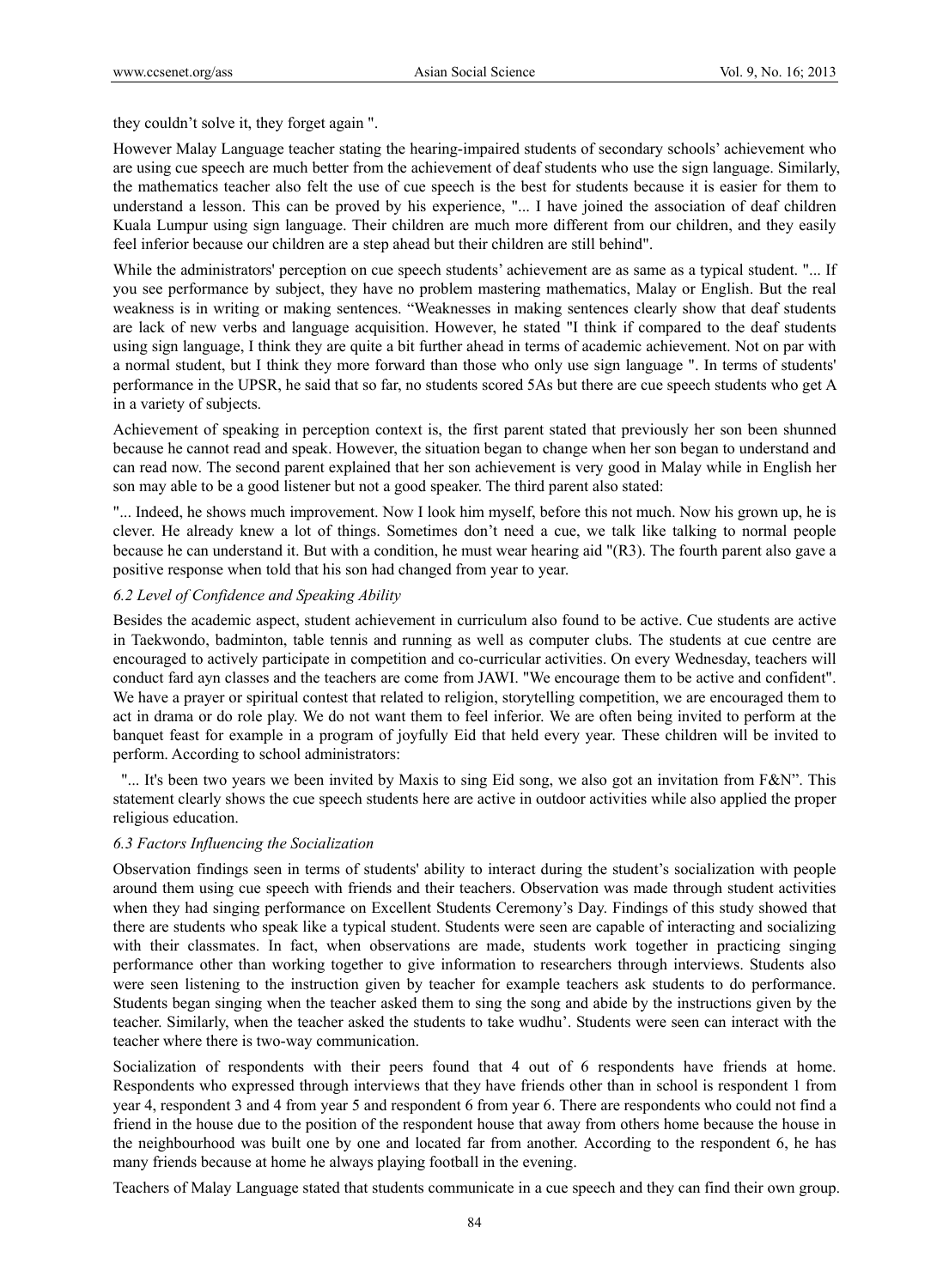Teachers of Mathematics stated students afraid to ask him question. Therefore, he would ask students whether the students understand or not. According to him, students who good in mathematics will teach students who are weak and usually students are more understand when their own friends giving explanation. For music teachers, cue speech students are very friendly because they believe they can speak.

Socialization perceptions of parents about their child's development when interacting with people around them are as follows: Parent 1 said her son has a friend in the house about 2 to 3 people and they are all typical children. Parent 2 stated that her son is not easily sociable with people he does not know. According to him, "He cannot be the first person who start talking to people he do not know. If people around him start talking with him first then he will talk to them back ". However, he likes to bully his sister at home. This shows the close relationship between the deaf students with their own sister. For parent 3, her son has many friends. "It is because at my neighbourhood there were many children have same age with him. They are around 2, 3, 4, 6". She does not limit his interactions as she often let his son to play like typical children at his age. Parent 4 also expressed "So far, if given a question, he will give the answer we want. So even with his friends he can play with normal boy ".

## **7. Discussion and Summary**

## *7.1 Language Achievement Students with Hearing Problems*

Interviews with administrators through question 4 shows that in terms of academic achievement of deaf students who use cue speech are same as a typical student. This is due to there are deaf students who use cue speech gets an A in a variety of subjects. However, the weakness of deaf students who use cue speech remains the same with deaf students who use sign language because according to him, the weakness of the students are in making sentences or constructing verse. The statement of the administrator is similar to Malay Language teachers who also stated that the weakness of these deaf students is in constructing sentences and writing. This statement is supported by Abdullah (2001) who fond it is difficult for deaf students to write essays and they are weak in writing.

## *7.2 Socialization of Deaf Students*

The findings indicate that deaf students who use cue speech easy to interact with people around them. Through questions about respondents' socialization with their friends found that 4 out of 6 respondents have friends at home. From that it shows deaf students who use cue speeches are able to socialize and make friends with the typical student. This statement is supported by Ruijs & Peetsma (2009) which states that all students either gifted students and normal students have the same aspirations and needs of their peers.

For question 3, Music teacher stated that cue speech students are a step ahead of the deaf students using sign language. He stated that the sign language students feel inferior when they are in community. This situation is recognized by Michael S. Stinson, Liu Yufang (1999) that students with hearing problems seem to be afraid to interact with typical students due to not knowing how to communicate. This assertion is supported by Abdullah (2001) which states that the use of different languages between deaf students and typical students cause them have difficulty to communicate with each other and the community.

Interview result also shows that when students are able to acquire language, students can interact with people around them. The findings show that there is a cue speech students previously was isolated because they not know how to speak and to interact with their peers in preschool. Students who are not able to communicate with those around them may feel inferior. These students are less active in the classroom, and outside the classroom. When students are not active in the class so it is impossible for them to be an active student when outside the classroom. This assertion is supported by Lewis & Doorlag (2006) which states that a student who feels inferior may not actively participate in learning activities.

## **8. Conclusion**

Overall, the study showed that language plays an important role in the education of hearing-impaired students. Their academic achievement also declined due to their poor development of language. The present study adds to the existing knowledge on hearing-impaired students' language proficiency; it is expected to provide an understanding and awareness of the parties involved in helping to raise the achievement of gifted students in Malaysia. This study is also expected to help various parties who involved with deaf student's education system other than an example for the next studies especially in terms of cue speech.

#### **References**

Hallahan, D. P., & Kauffman, J. M. (1995). *Exceptional Children: Introduction to Special Education.* New York: Prentice Hall.